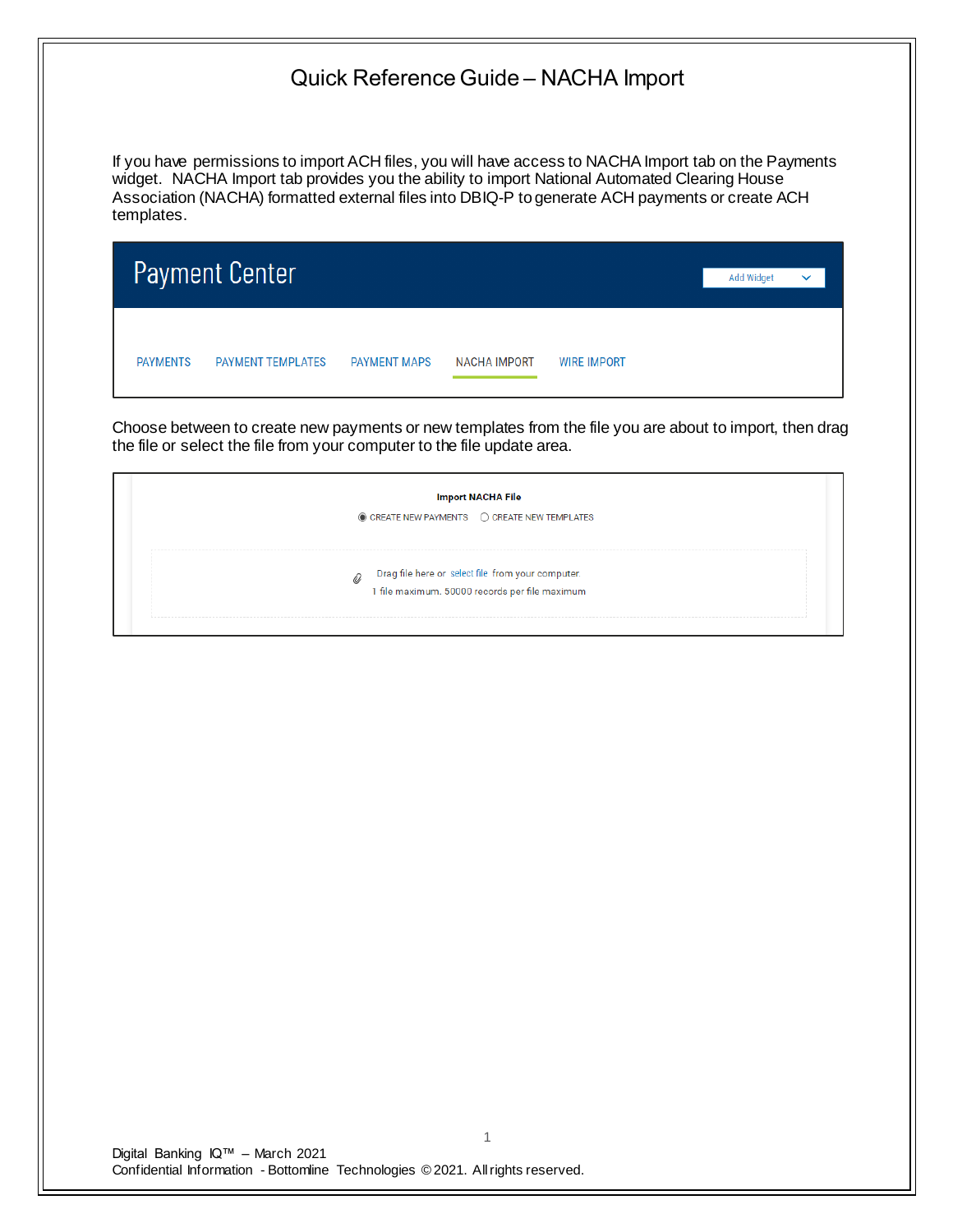If the file import fails, you will land on the Import Payment Review screen. Detailed error messages will be provided for you to make necessary correction and re-import.

| < Import Payment Review                                                |                                                  |                                                   |                                                                      |                                                                                                  |   |
|------------------------------------------------------------------------|--------------------------------------------------|---------------------------------------------------|----------------------------------------------------------------------|--------------------------------------------------------------------------------------------------|---|
| <b>IMPORT OVERVIEW</b><br><b>FILE NAME</b><br>File 1.txt               | <b>IMPORTED DATE/TIME</b><br>03/14/2021 12:13 AM |                                                   | <b>IMPORTED BY</b><br>mc <sub>o</sub>                                | <b>MAP</b><br><b>NACHA</b>                                                                       |   |
| <b>IMPORT INFORMATION</b><br><b>PAYMENT NAME</b><br><b>NOADDMIX</b>    | <b>PAYMENT TYPE</b><br>8/25                      | <b>Corporate Trade Payments &amp; Collections</b> |                                                                      |                                                                                                  |   |
| <b>ACH SENDER</b><br>- -                                               | <b>PAYMENT DESCRIPTION</b><br><b>NOADDMIX</b>    |                                                   | <b>STATUS</b><br>Failed                                              |                                                                                                  |   |
| <b>FILE IMPORT DETAIL</b><br><b>TRANSACTION DETAILS</b><br><b>TYPE</b> | <b>IMPORT MESSAGES</b><br><b>RECORD NUMBER</b>   | <b>MESSAGE DESCRIPTION</b>                        |                                                                      | $\blacksquare$<br>O <sub>T</sub>                                                                 |   |
| Error                                                                  | $\mathbf 0$                                      |                                                   | Invalid offset account for the ACH Company. [5027]                   |                                                                                                  |   |
| Error                                                                  | $\overline{2}$                                   |                                                   |                                                                      | Company ID field did not match an ACH Company. Notify your bank to create the ACH Company [5003] |   |
| Error                                                                  | $\overline{2}$                                   |                                                   | Standard Entry Class Code is not supported. [5004]                   |                                                                                                  |   |
| Error                                                                  | $\overline{7}$                                   |                                                   |                                                                      | ACH Addenda Record found, but not expected based on Type '6' Addenda Record Indicator. [7001]    |   |
| Error                                                                  | 13                                               |                                                   |                                                                      | ACH Addenda Record found, but not expected based on Type '6' Addenda Record Indicator. [7001]    |   |
| Error                                                                  | 15                                               |                                                   | User does not have permission to ACH Company and/or Trantype. [5009] |                                                                                                  |   |
| <b>VIEW 1-6 OF 6</b>                                                   |                                                  |                                                   |                                                                      | <b>DISPLAY</b><br>$6\sqrt{ }$                                                                    | 1 |
| <b>DELETE</b><br><b>CANCEL</b>                                         |                                                  |                                                   |                                                                      |                                                                                                  |   |
|                                                                        |                                                  |                                                   |                                                                      |                                                                                                  |   |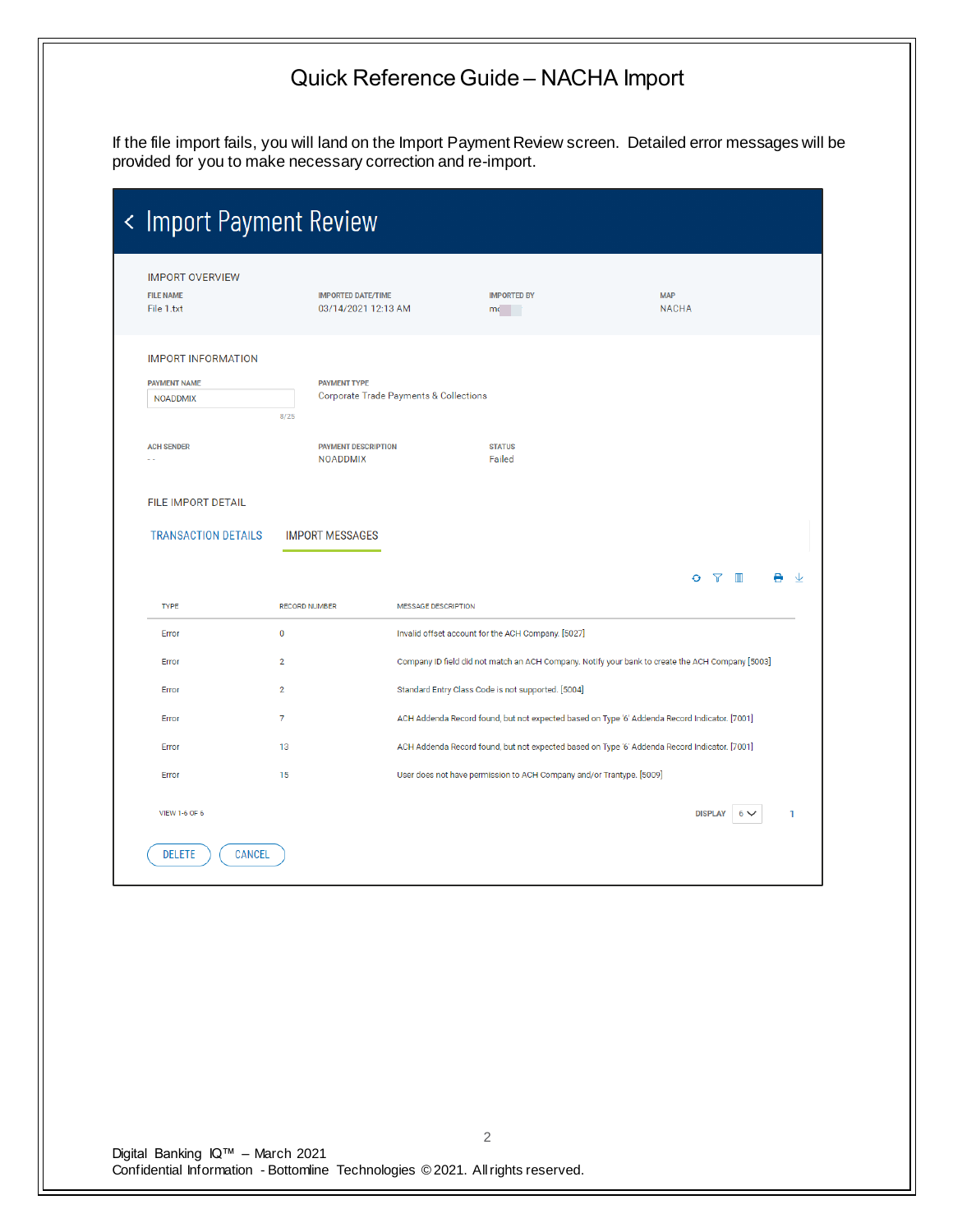Once the file is imported, if the file contains only one batch, you will be taken directly to the batch review screen. If there is more than one batch in the file, you will see a message at the top of the import tab, and summary information about the batches contained in the file will appear in a list below the file upload area.

|                | File Upload Successful.<br>See list below for individual import batch status. Imported batch templates must be<br>individually viewed and accepted before being available for use. Template approval<br>requirements may apply. |                                            |                                  | ⊗                  |  |  |  |
|----------------|---------------------------------------------------------------------------------------------------------------------------------------------------------------------------------------------------------------------------------|--------------------------------------------|----------------------------------|--------------------|--|--|--|
|                |                                                                                                                                                                                                                                 | <b>Import NACHA File</b>                   |                                  |                    |  |  |  |
|                |                                                                                                                                                                                                                                 | CREATE NEW PAYMENTS C CREATE NEW TEMPLATES |                                  |                    |  |  |  |
|                | Drag file here or select file from your computer.<br>a<br>1 file maximum. 50000 records per file maximum                                                                                                                        |                                            |                                  |                    |  |  |  |
|                |                                                                                                                                                                                                                                 |                                            | ← As of 07/02/2020 05:50 PM<br>Y | m<br>والباز<br>ື   |  |  |  |
|                | FILE NAME                                                                                                                                                                                                                       | <b>IMPORT DATE</b>                         |                                  | <b>IMPORT TYPE</b> |  |  |  |
| <b>ACTIONS</b> |                                                                                                                                                                                                                                 |                                            | <b>STATUS</b>                    |                    |  |  |  |
|                | WAYNE01302                                                                                                                                                                                                                      | 07/02/2020 0                               | OK                               | Template           |  |  |  |
|                | WAYNE01302                                                                                                                                                                                                                      | 07/02/2020 0                               | OK                               | Template           |  |  |  |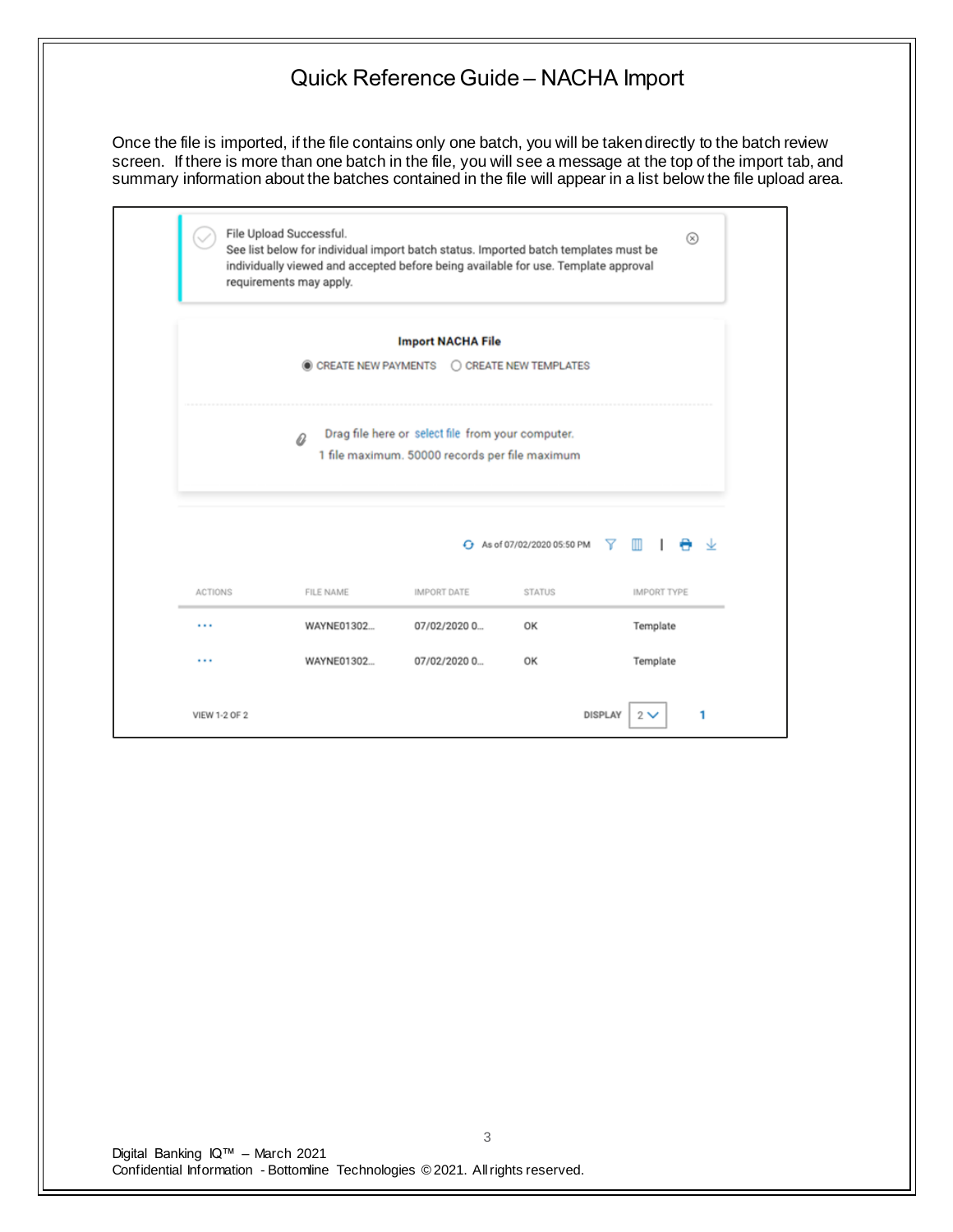Each batch in the imported ACH file will create a new ACH payment or template. You can view the batch information by choosing "View" from the ellipsis (**…**) menu for the batch. On the view workflow page, detailed information about the batch is displayed, including transaction information as well as any errors or warnings encountered while parsing the NACHA file.

| < Import Template Review                                                                                            |                                                                                      |                                  |                                                             |                                   |                                |
|---------------------------------------------------------------------------------------------------------------------|--------------------------------------------------------------------------------------|----------------------------------|-------------------------------------------------------------|-----------------------------------|--------------------------------|
| <b>IMPORT OVERVIEW</b><br><b>FILE NAME</b><br>WAYNE013020c.txt<br>MAP<br><b>NACHA</b>                               | <b>IMPORTED DATE/TIME</b><br>07/02/2020 09:49 PM                                     |                                  | <b>IMPORTED BY</b><br>wrcu                                  |                                   |                                |
| <b>IMPORT INFORMATION</b><br><b>TEMPLATE NAME</b><br>Entry Desc33<br>OFFSET ACCOUNT<br>Select<br>FILE IMPORT DETAIL | <b>PAYMENT TYPE</b><br><b>BATCH DESCRIPTION</b><br><b>Entry Desc</b><br>$\checkmark$ | Corporate Payments & Collections | <b>ACH SENDER</b><br>001 - Company 1<br><b>STATUS</b><br>OK |                                   |                                |
| <b>TRANSACTION DETAILS</b>                                                                                          | <b>IMPORT MESSAGES</b>                                                               |                                  |                                                             |                                   |                                |
| <b>Transaction Details</b>                                                                                          |                                                                                      |                                  | <b>TOTAL CREDITS (2)</b><br>\$8.64                          | <b>TOTAL DEBITS (1)</b><br>\$8.64 | <b>TOTAL AMOUNT</b><br>\$17.28 |
|                                                                                                                     |                                                                                      |                                  |                                                             |                                   | $O \nabla \blacksquare$        |
| RECORD NUMBER                                                                                                       | ID                                                                                   | NAME                             | ACCOUNT NUMBER                                              |                                   | ROUTING NUMBER                 |
| 3                                                                                                                   | 23234234                                                                             | credit1                          | 2676565676                                                  | 123123123                         |                                |
| 4                                                                                                                   | 423098                                                                               | credit2                          | 34534598345                                                 | 61000104                          |                                |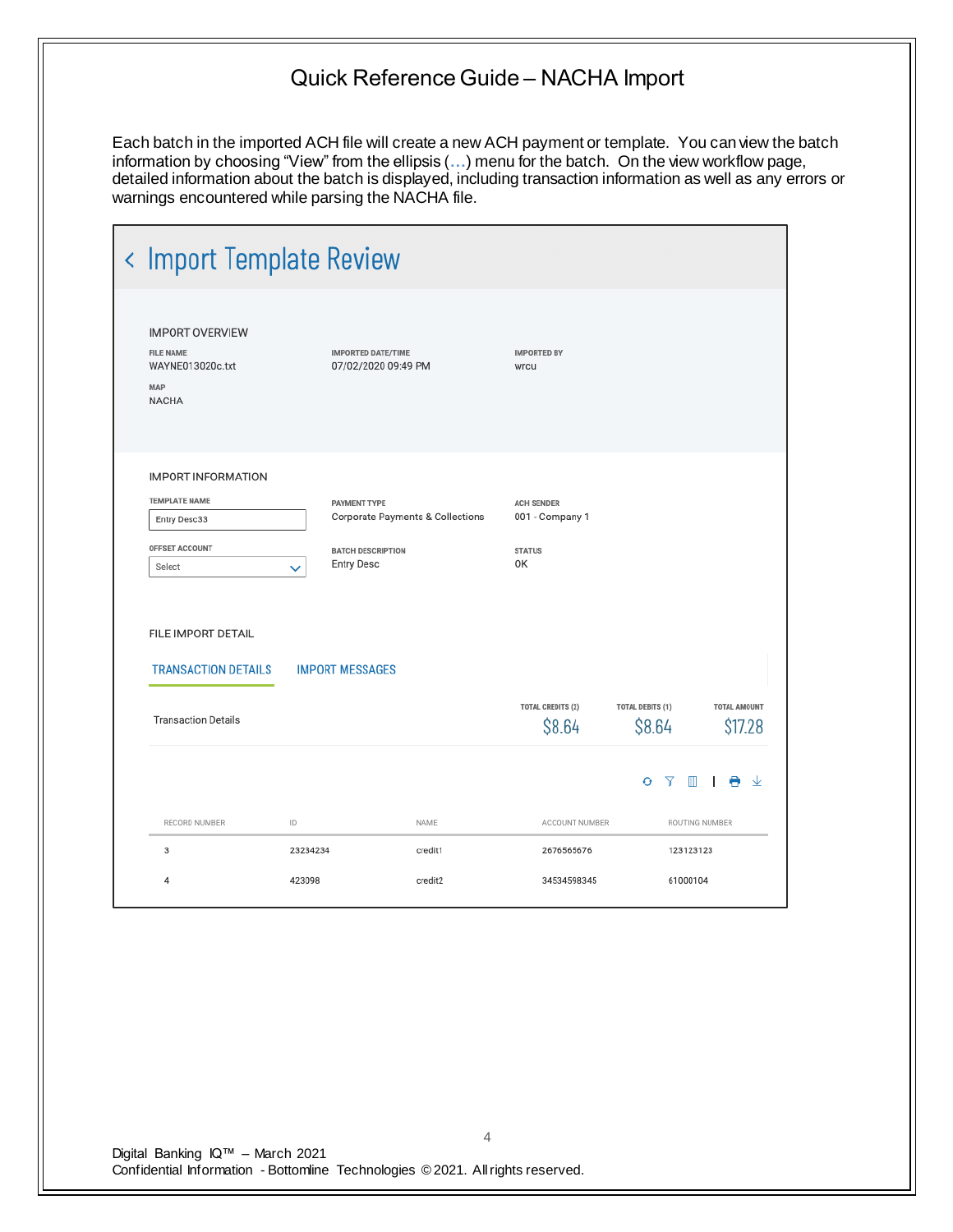From the view workflow clicking "Create Payment" or "Create Template" to continues with the workflow, clicking "Delete" deletes the imported data, and clicking "Cancel" takes you back to the imported batch list. Because the system uses the batch Entry Description field as the default Template Name for the newly created template, as Template Names need to be unique, there may be a need for you to edit the Template Name before the batch can be accepted. In addition, if an offset account is required you will need to select one from the available options.

| 4                      | 423098           | credit2   | 34534598345 | 61000104                                   |
|------------------------|------------------|-----------|-------------|--------------------------------------------|
| 5                      | 001              | Company 1 | 123456789   | 111111118                                  |
| VIEW 1-3 OF 3          |                  |           |             | <b>DISPLAY</b><br>$3 \vee$<br>$\mathbf{1}$ |
| <b>CREATE TEMPLATE</b> | DELETE<br>CANCEL |           |             |                                            |

When you click on "Create Payment" or "Create Payment", a confirmation dialog appears indicating what the result of the action will be.

| ACCEPT IMPORT FOR PROCESSING                                                                                                                                     |  |
|------------------------------------------------------------------------------------------------------------------------------------------------------------------|--|
| This will create a new Corporate Payments & Collections<br>template named Entry Desc33 with 2 credits and 1 debits.<br>Template approval requirements may apply. |  |
| Do you want to proceed?                                                                                                                                          |  |
| <b>CONTINUE</b><br>Cancel                                                                                                                                        |  |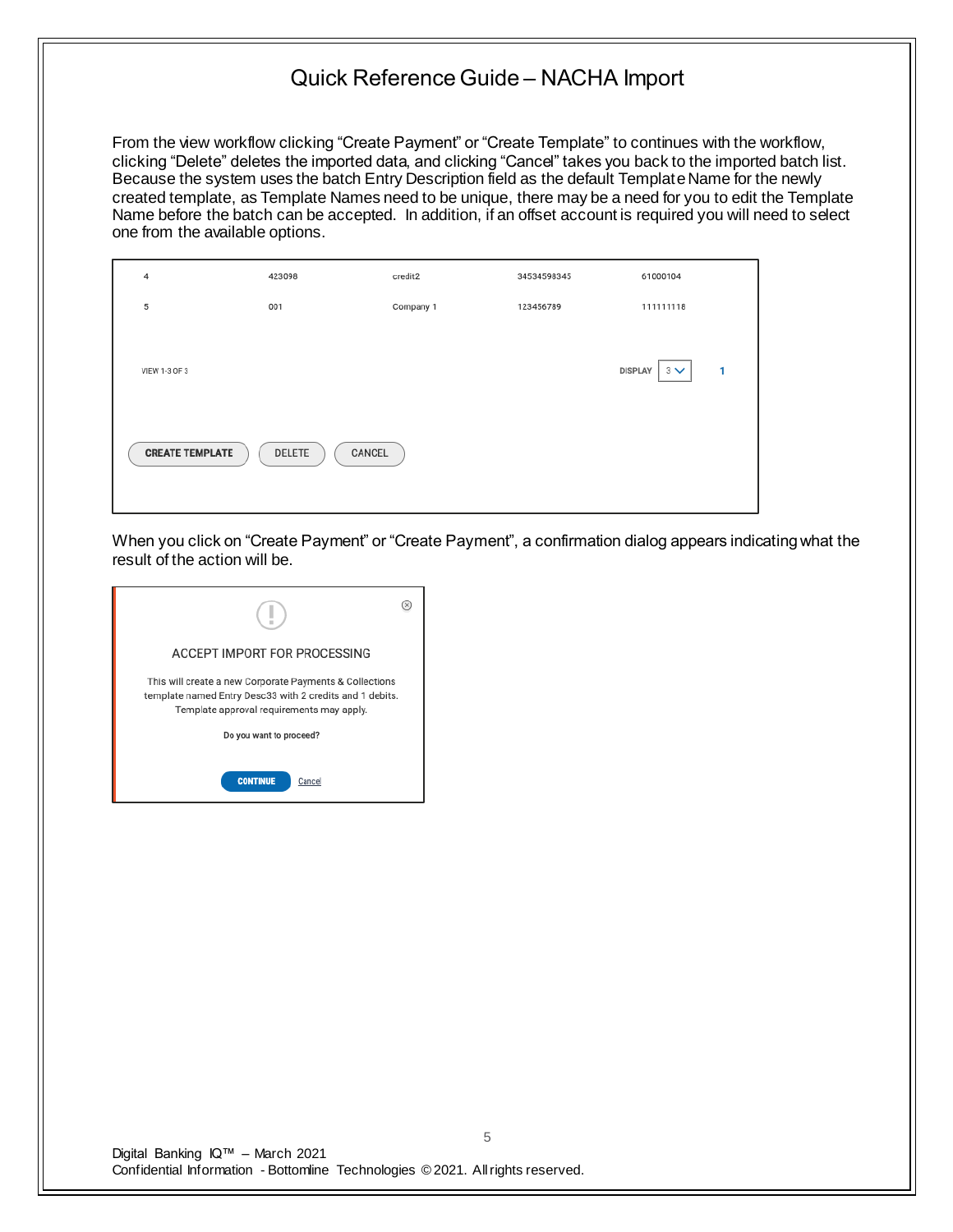Once the payment or template is created, you are taken to the modify screen of the newly created template or payment. From there, you can make further modifications if desired, send the payment or approve template, if required.

| < Modify ACH Template                                                                   |                                                |                                                                                |                                   | \$2,234.56<br>(2) PAYMENTS        |
|-----------------------------------------------------------------------------------------|------------------------------------------------|--------------------------------------------------------------------------------|-----------------------------------|-----------------------------------|
| PAYMENT TYPE<br><b>Corporate Payments</b>                                               | <b>TEMPLATE NAME</b><br>Vendor1                | <b>STATE</b><br>Active<br>7/25                                                 |                                   |                                   |
| <b>STATUS</b><br>Available for use                                                      | <b>LAST MODIFIED ON</b><br>03/18/2021 04:08 PM | <b>LAST MODIFIED BY</b><br>Doug Morgan                                         |                                   |                                   |
| ORIGINATOR INFORMATION<br><b>ACH SENDER</b><br>10101010 - PT ACH Co                     | OFFSET ACCOUNT<br>Capital Account - 0010000003 | $\checkmark$                                                                   |                                   |                                   |
| PAYMENT DESCRIPTION<br>Vendor Pay                                                       | <b>DISCRETIONARY DATA</b><br>10/10             | Optional<br>0/20                                                               |                                   |                                   |
| MAKE THIS A RECURRING PAYMENT<br><b>Transaction Details</b>                             |                                                | TOTAL ACTIVE COUNT<br><b>TOTAL CREDITS (2)</b><br>$\overline{2}$<br>\$2,234.56 | <b>TOTAL DEBITS (0)</b><br>\$0.00 | <b>TOTAL AMOUNT</b><br>\$2,234.56 |
| <b>E</b> Add A Receiver<br>⊘ Zero All Amounts<br>$\hat{\mathbb{L}}$ Upload Transactions | <b>ACTIONS</b><br>ID                           | NAME                                                                           | Y<br>$\Theta$<br>AMOUNT           | Ш<br>e<br>业<br><b>STATUS</b>      |
| <b>XX Modify Amounts</b>                                                                | 0001234<br>$\cdots$<br>23044<br>               | Acme<br>Global Corp                                                            | 1,000.00<br>1,234.56              | Active<br>Active                  |
|                                                                                         | <b>VIEW 1-2 OF 2</b>                           |                                                                                | <b>DISPLAY</b>                    | 2V<br>1                           |
| \$2,234.56                                                                              | <b>INITIATE</b><br><b>SAVE</b>                 | disable<br>delete                                                              | done                              |                                   |

If there are multiple batches in the imported file, you can return to the NACHA Import tab in the Payment widget and disposition the remaining batches.

6